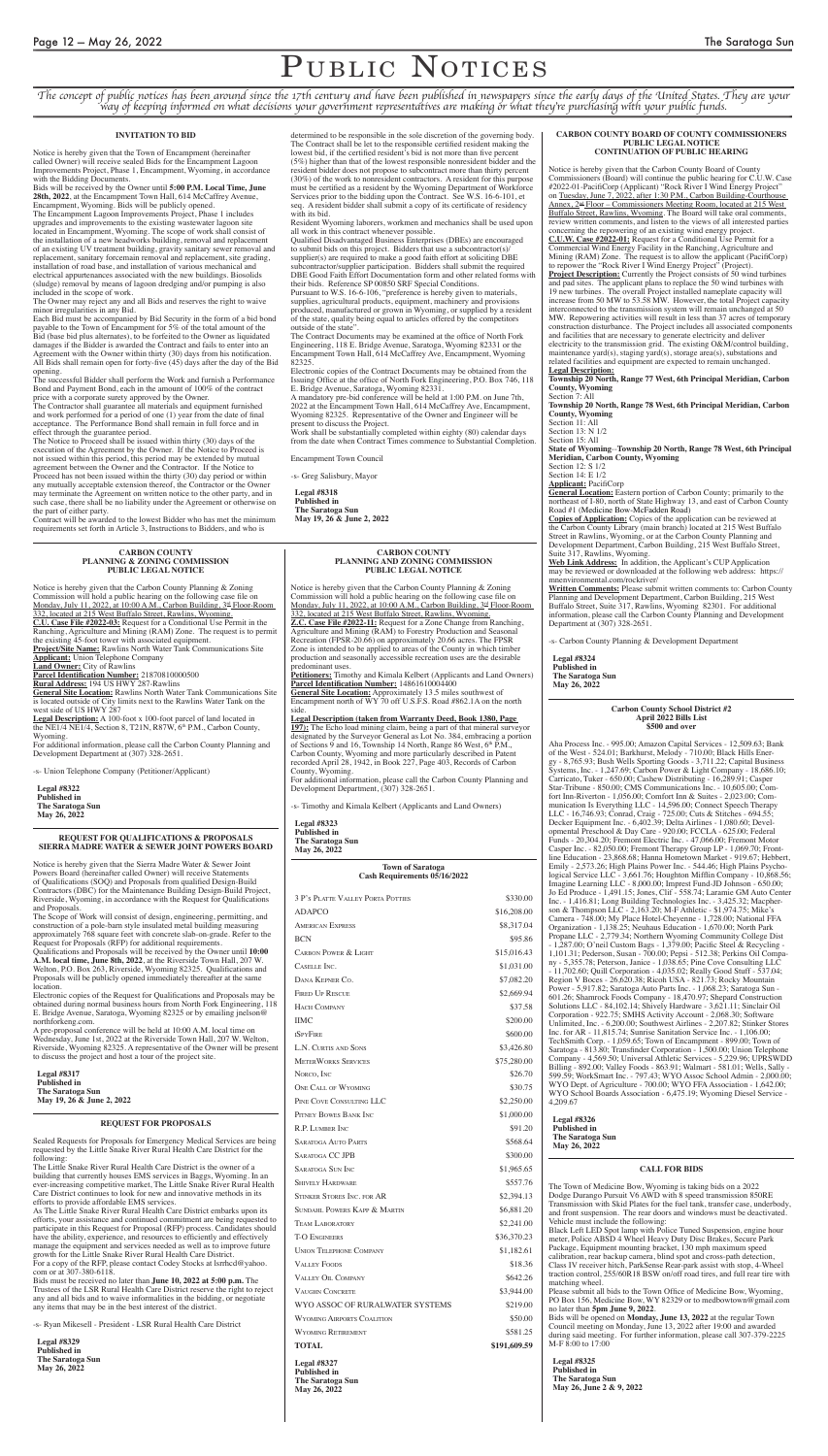# PUBLIC NOTICES

*The concept of public notices has been around since the 17th century and have been published in newspapers since the early days of the United States. They are your way of keeping informed on what decisions your government representatives are making or what they're purchasing with your public funds.*

#### **SARATOGA TOWN COUNCIL REGULAR MEETING MINUTES May 3, 2022 AT 6:00 P.M. SARATOGA TOWN HALL COUNCIL CHAMBERS**

Mayor Creed James called the meeting to order at 6:00 p.m. Members present were: Councilman Jon Nelson, and Councilman Spaulding. Councilman Hutchins was present by phone. Councilwoman Campbell was absent.

#### **APPROVAL OF THE AGENDA**

Councilman Nelson made a motion to approve the agenda. Councilman Spaulding seconded the motion. Motion carried. **APPROVAL OF THE MINUTES**

Councilman Spaulding made a motion to approve the regular minutes of April 19, 2022. Councilman Nelson seconded the motion. Motion carried. **APPROVAL OF THE BILLS**

Mayor James read the Deposits, Accounts Payable, Payroll and Transmittal bills as follows:

For May 3, 2022

**Deposits: from 4/18/22-5/1/22 \$407,495.01 Accounts Payable: for 5/3/2022 \$548,576.58 Net Payroll: for 4/28/2022 \$33,470.67**

# **Transmittals: for 4/28/2022 \$17,374.62**

Councilman Nelson made the motion to approve the deposits from 4/18/22-5/1/22 for \$407,495.01. Councilman Spaulding seconded; the motion carried.

Councilman Spaulding made the motion to approve accounts payable for 5/3/22 in the amount of

\$548,576.58. Councilman Hutchins seconded; the motion carried.

Councilman Nelson made a motion to pay the net payroll for 4/28/2022 in the amount of \$33,470.67. Councilman Spaulding seconded; the motion carried.

Councilman Spaulding made a motion to pay the 4/28/2022 transmittals in the amount of \$17,374.62. Councilman Hutchins seconded; the motion carried.

#### **CORRESPONDENCE**

1) Rock Creek Wind, LLC Permit

2) Notification of Coverage Permit & Blank Certificate of Completion for DEQ

3) WAM 2022 Summer Convention - June 8-10, 2022 Laramie, WY

4) WYDOT-Notification of Funding for WyoLink Equipment

5) WAM-Housing Issue Survey

6) Public Notice - Renewal Permit Application for Spent Fluid Cracking Catalyst and Waste Asbestos Landfill

7) Yvonne Johnson - Southwest WY Off-road Trails will be at the next CCCOG meeting.

8) WAM-JPIC -Annual Renewal Information for Healthcare

Councilman Spaulding made a motion to approve the healthcare renewal for employees from WAM JPIC. Councilman Nelson seconded the motion. Motion carried.

#### **COUNCIL COMMENTS**

# No council comments.

**ITEMS FROM THE PUBLIC**

1) Profiles in WY Resilience Research Project

Jason McConnell from the University of Wyoming gave a demonstration on his project. The communities in WY are having separate conversations and the university would like to provide integrated conversations across the state. They would like for the public to send in pictures and to share educational achievements, employment issues and growths and examples of community resilience. The project is on social media and the direct survey link is www.mvyo.edu/wallop. Jason will leave flyers and postcards for the Town to hand out. The project goals: purpose designed interactive map with submissions from across the state that will be filterable based on different types of information.

2) Letter from Chris Shannon

Chris read a portion of his letter to the council. **REPORTS FROM DEPARTMENTS**

#### **Town Hall:**

1) Special Events Permit - Saratoga Days

Councilman Nelson made a motion to approve the special event permit for Saratoga Days as long as there are signatures from the department heads. Councilman Spaulding seconded the motion. Motion carried. Councilman Nelson made a motion to approve the street closure for the special event. Councilman Spaulding seconded. Motion carried. Councilman Nelson made a motion to approve the open container permit. Councilman Spaulding seconded. Motion carried.

2) Never Forget Park - \$106,973.00

Clerk Marie Christen to review and see if funds have been moved to Wyostar.

Councilman Nelson made a motion to move forward with the second

proposal for land appraisal. Councilman Spaulding seconded the motion. Motion carried.

3) Community Yard Sale-May 14, 2022 8am-4pm PVCC 4) Credit Card Agreement

Treasurer Georgia Gayle stated that the department heads or other approved employees that use the Town credit card must be approved by Town Council to have their name on our corporate card which has no negative impacts on the person's financials. American Express has the ability to pursue an investigation under the name of fraud when someone's name is on the card versus a department. Councilman Nelson made a motion to have the department heads and other approved employees to be named on the corporate credit cards. Councilman Spaulding seconded the motion. Motion carried. 5) Ordinance #862

Councilman Nelson read ordinance #862 in full. Councilman Nelson made a motion to approve the 2nd reading. Councilman Spaulding seconded the motion. Motion carried.

6) Carbon County Specific Purpose Tax Joint Powers Board - Resolution Councilman Nelson stated that the Carbon County Specific Purpose Tax Joint Powers Board cannot move funds into the board's account for operational expenses. This is a resolution to help resolve that. Councilman Nelson made a motion to approve the resolution amending the 2019 specific purpose tax escrow account escrow agreement to permit the Carbon County Treasurer to make distributions from 2019 specific purpose sales and excise tax collections, and interest theron, to pay administrative fees and expenses to the Carbon County specific purpose tax joint powers board as originally contemplated at the time of entering into such escrow agreement, but inadvertently not incorporated therein. Councilman Spaulding seconded. Motion carried.

7) Workers Compensation Safety Visit from Robert Ripplinger & Todd Condelario

Workers Compensation stated that several of our employees were not certified to run the large equipment safely. There were many safety issues in the building. The Safety Improvement Fund from the state allows \$10,000 a year worth of equipment: \$1000 paid from town and \$9000 paid from the State. Setting up training programs and safety procedures will allow for a discount from the State with our Workers Compensation bill every month. This will take some time to put in place and change the safety awareness at Town.

#### **Police Department:**

MOU - Encampment Dispatch - Councilman Nelson made a motion to approve the MOU with Encampment Dispatch. Councilman Spaulding seconded. Motion carried.

#### **Fire Department:**

The fire department responded to 3 calls; 1 vehicle call, 1 grass call, and 1 electrical call. There is a training every Wednesday. There is 1 opening for the fire department and if anyone is interested, get in touch with Mayor James.

#### **Recreation Department:**

There is a new door that will be installed at the gym. The dance recital will take place on May 7, 2022. There is new fitness equipment at the gym. Christine Anderson's term is expired with the Recreation Board. The Board received a letter of interest from Danny Burau. Councilman Spaulding made a motion to accept Danny Burau's letter and place him on the Recreation board. Councilman Nelson seconded. Motion carried. Councilman Nelson made a motion to purchase items for the pool for the invoice total of \$1,193.17 if covered by Donkey Basketball funds or the remaining unspent budget for this year. Councilman Spaulding seconded the motion. Motion carried. Currently, in order to move forward with some of these purchases, Director Laughlin will be using some of the funds from the payroll budget. Director Sarah Laughlin asked about dollar amount for bids and projects. For purchases over \$2500, the Town needs to get 3 quotes and anything over \$35,000, a bid notice needs to go out to the public. A current employee will take the Certified Pool Operator certification with conditions to go in Casper on May 17 and 18 for a \$360 class and travel. Councilman Nelson made a motion for that employee to attend the training. Councilman Spaulding seconded. Motion carried.

There are 100 kids signed up for little league. The fields have improved greatly, and Councilman Spaulding wanted to thank Randy Stevens for trying to get the South field ready, Casey Jones, Mark Jones, Roger Cox, Richard Raymer and staff, Ryan Munks for sand and others for the community effort and support to get baseball fields ready. Mayor James stated that he spoke to Carbon Power and we need power to run the sprinklers. Carbon Power will check on availability on the transformer and said the cost will be \$4200 for power. The family will need to give permission on the easement and \$15,000 has been unexpended. Mayor James is asking for approval for up to \$5,000. Councilman Nelson made a motion to approve up to \$5,000 for a transformer from Carbon Power.

Councilman Spaulding seconded. Motion carried.

Section 5.30.060(B)(6) is hereby amended to read as follows: Requirements for arrangement of supplemental law enforcement and/or fire protection personnel to be present at the permittee's expense;

Director Laughlin said there will be another pool fundraiser. On May 16, 2022, 50 for Friends fundraiser will be held at Firewater. Councilman Nelson made a motion to approve the fundraiser. Councilman Spaulding seconded the motion. Motion carried. A muralist from Laramie that will be painting the North side of the pool building. The cost will be paired from the Town, Carbon County Visitor's Council, Saratoga/Platte Valley Chamber of Commerce, and Platte Valley Arts Council. Councilman Spaulding made a motion to receive a proposal for a mural. Councilman Nelson seconded. Motion carried. The next meeting is June 6, 2022 at 6:30 p.m. at the Town Hall Council Chambers.

Clerk **ATTESTATION** 

# **Department of Public Works:**

Wyoming D.O.T. will be in Town on May 11, 2022 regarding the application for the walk/bike path from the Forest Service to Walnut Avenue. Director Jon Winter requested permission to hire Christopher Jesse for water/sewer operator. Councilman Hutchins made a motion to hire Christopher Jesse. Councilman Nelson seconded. Motion carried. The Town will not be subject to a call on the river due to current conditions. Councilman Nelson made a motion for the Mayor to sign a letter to the State Engineer's office. Councilman Spaulding seconded. Motion carried. MeterWorks started on April 25 and as of Sunday, they have put in 300 water meters and we have received some complaints of loss of pressure and water.

There will be a public meeting on the waterline project on May 9th at the PVCC. Councilman Nelson asked if we can send letters to the residents on Spring Avenue. Director Winter said they can do doorknockers. Director Winter has received 4 - 55 gallons of adulticides for weed & pest. He has contacted Scott Aviation and has not heard back. **REPORTS FROM BOARDS AND COMMISSIONS:**

# **Community Center Joint Powers Board:**

No new updates. Next meeting is May 9, 2022 at 4:30 p.m. at the PVCC **Water and Sewer Joint Powers Board:** 

No new updates. Next meeting is May 11, 2022 at 6:00 p.m. at the PVCC. **Planning Commission:** 

No new updates. Next meeting is May 10, 2022 at 5:30 p.m. at the Town Hall Council Chambers.

### **Saratoga Airport Advisory Board**:

No new updates. Next meeting is May 9, 2022 at 3:30pm in the PVCC. **SCWEMS Board:**

Clerk Marie Christen stated there is an ambulance service invoice for \$12,675. Councilman Nelson made a motion to approve the invoice from SCWEMS. Councilman Spaulding seconded. Motion carried. The first budget meeting will be May 12, 2022 at 6pm in the Saratoga ambulance barn. Next meeting is May 16, 2022 at 6 p.m. at the Elk Mountain Hotel. **NEW BUSINESS**

Budget workshops will be scheduled soon. Mayor James will look at the Council's schedules for respective department heads.

# **EXECUTIVE SESSION**

To discuss personnel and matters of litigation in accordance with W.S. 16-4-405(a)(ii) and (iii) Councilman Spaulding made a motion to enter executive session at 8:28pm. Councilman Nelson seconded the motion; motion carried.

Councilman Nelson made a motion to exit executive session at 8:37pm and seal the minutes and note that no action was taken. Councilman Spaulding seconded the motion; motion carried.

#### **FURTHER BUSINESS**

Councilman Nelson made a motion to accept T.O. Engineer's grading plan. Councilman Spaulding seconded the motion. Motion carried. Councilman Nelson made a motion to sign an engagement letter from Crowley and Fleck. Councilman Spaulding seconded the motion. Motion carried.

# **ADJOURNMENT**

There being no additional business to come before the council, Councilman Spaulding made a motion to adjourn at 8:57pm, Councilman Nelson seconded, and the motion carried.

The next regular meeting of the Saratoga Town Council will be held on Tuesday, May 17, 2022 at 6:00

p.m. in the Council Chambers of the Saratoga Town Hall.

-s- Mayor Creed James

-s- Marie Christen, Town Clerk

**Legal #8320 Published in The Saratoga Sun May 26, 2022**

#### **ORDINANCE NO. 862**

#### **AN ORDINANCE TO AMEND CHAPTER 5.30 OF THE MUNICIPAL CODE. THE TOWN OF SARATOGA, CARBON COUNTY, STATE OF WYOMING, AUTHORIZING THE TOWN OF SARATOGA TO AMEND THE MUNICIPAL CODE REGULATING SPECIALLY PERMITTED EVENTS WITHIN THE TOWN OF SARATOGA.**

#### **BE IT ORDAINED BY THE GOVERNING BODY OF THE TOWN OF SARATOGA, CARBON COUNTY, WYOMING: Section 5.30.010 is hereby amended to read as follows:**

Subject to the requirements set forth in this chapter, and upon completion and submission of the town of Saratoga special events application, the following temporary events may be conducted within the municipal limits of the town of Saratoga as a specially permitted temporary event. The intent of this chapter is to provide an expedient means to allow for specially permitted events in all areas of the town of Saratoga, while considering the health, safety and welfare of the residents of the town. The granting of a specially permitted event application is a privilege and nothing contained in this chapter shall be construed to confer a right upon any applicant under this chapter.

(A)Major special events. Where the attendance at a specially permitted event is not limited to fifty persons or less, the application may only be approved by majority vote of the Saratoga town council, at any regularly scheduled or special meeting.

(B)Minor special events. Where attendance at a specially permitted event will be limited by the applicant to less than fifty persons, the application for a permit may be submitted to the Saratoga town clerk who shall provide the application to a town of Saratoga employee or employees, who have been designated by the Saratoga town council, to review and consider approval of the same. If the employee or employees determine that the application for the specially permitted event may require the imposition of additional conditions, as set forth in Section 5.30.060(B), the application for permit shall be referred to the Saratoga town council for its consideration.

**Section 5.30.020(D) is hereby amended to read as follows:** Temporary recreational vehicle camping. **Section 5.30.020(J) is hereby amended to read as follows:**

Placement or use of storage/shipping containers. **Section 5.30.020(P) is hereby amended to read as follows:**

# Overnight camping.

**Section 5.30.030(G) is hereby added to read as follows:**

Temporary recreational vehicle and tent camping within permitted Recreational Vehicle Parks, within designated areas at the Saratoga Lake Campground, or as otherwise specifically permitted within the Town of Saratoga municipal code.

#### **Section 5.30.030(H) is hereby added to read as follows:**

Overnight camping on Carbon County School District #2 (CCSD #2) property at the sole discretion of the CCSD #2 School Board as evidenced in writing by a letter from the CCSD #2 School Board to the Saratoga town council.

#### **Section 5.30.030(I) is hereby added to read as follows:**

Overnight camping of less than eight (8) persons for a period not to exceed three (3) consecutive nights on any lot or parcel located in a residential zone district or at a residence within another zone district where permanent water supply and sanitation facilities exist and are available for drinking, cooking, and showering on the same lot or parcel.

**Section 5.30.050(K) is hereby amended to read as follows:** Any application for a temporary structure to be located in the onehundred-year floodplain shall be required to submit a plan to the town council for the removal of such structure(s) in the event of a flood notification. The plan shall include the following information: 1. The name, address, and phone number of the individual responsible for the removal of the temporary structures and the property owner; 2. The time frame prior to the event at which a structure will be removed;

and

3. A plan to remove the temporary use earlier than the scheduled removal date, if required.

#### **Section 5.30.050(L) is hereby amended to read as follows:**

The conduct of the temporary use will not require the diversion of so great a number of police officers of the town as to prevent normal police protection to the town.

#### **Section 5.30.060(A) is hereby amended to read as follows:**

General. When the grounds for denial of an application for a specially permitted temporary use permit may be corrected by altering a date, time, duration, or the location of the temporary use from that proposed by an applicant, the town council may, instead of denying the application, conditionally approve the specially permitted temporary use permit if the applicant accepts the conditions. The conditions imposed shall be necessary to achieve compliance with the requirements set forth in Section 5.30.050.

An applicant for a specially permitted temporary use permit, desiring to accept an alternate temporary use permit, shall, within three days after receiving notice of the action of the Saratoga town council, file a written notice of acceptance with the town clerk. An alternate specially permitted temporary use permit shall conform to the requirements of, and shall have the effect of, a specially permitted temporary use permit under this section and the subsection pertaining to procedures for specially permitted temporary use permits.

#### **NOW THEREFORE, BE IT ORDAINED BY THE GOVERNING BODY OF THE TOWN OF SARATOGA, CARBON COUNTY, STATE OF WYOMING, THIS ORDINANCE SHALL BE IN FULL FORCE AND EFFECT FROM AND AFTER ITS APPROVAL, PASSAGE AND ADOPTION.**

on FIRST READING dated this 19th day of April 2022. on SECOND READING dated this 3rd day of May 2022 on THIRD READING dated this 17th day of May 2022.

PASSED, APPROVED AND ADOPTED THIS 17th DAY OF MAY 2022.

Town of Saratoga

-s- Creed James, Mayor

ATTEST:

I, Marie Christen, the Town Clerk for the Town of Saratoga, Wyoming, do hereby certify that the above ordinance shall be adopted in its entirety after passage and publication, and posted in the manner required by law.

-s- Marie Christen, Town Clerk

**Legal #8321 Published in The Saratoga Sun May 26, 2022**